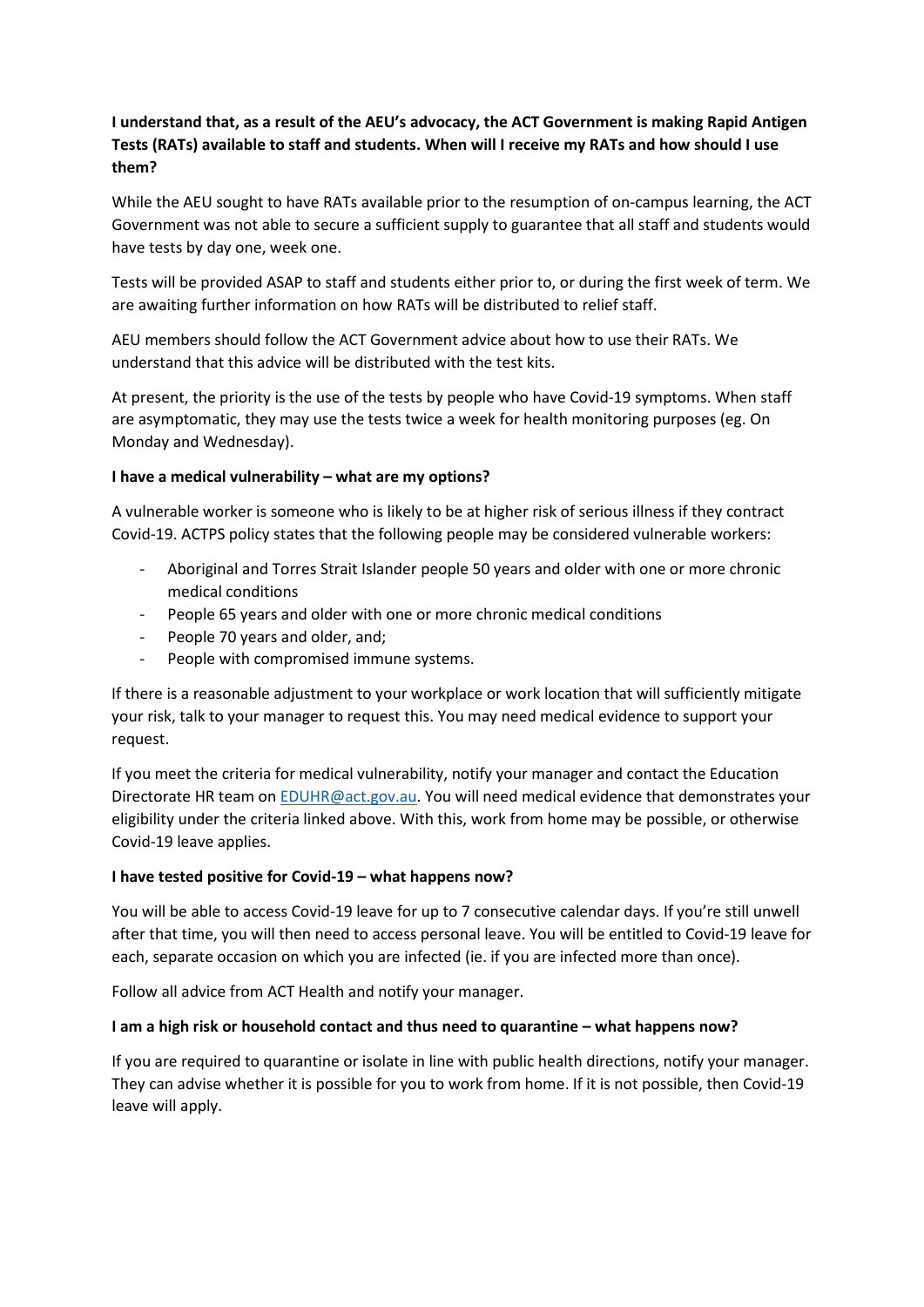While it may be possible for staff who are exempt essential workers to attend, there are strict health and work safety requirements that must be met before the employer can grant an exemption. Guidance from Worksafe ACT is currently under consultation and is available here:

# [Guidance-Note-Exempt-Essential-Workers.pdf \(act.gov.au\)](https://www.worksafe.act.gov.au/__data/assets/pdf_file/0006/1940631/Guidance-Note-Exempt-Essential-Workers.pdf)

Note that the draft guidance is clear that a worker should only be exempted where there is no lower risk option available. This may include options such as a transition to remote learning.

The AEU has received assurances from the ACT Education Directorate that no exempt essential worker will be forced to attend work against their wishes and that exempt staff will be allowed to complete their quarantine period if they wish.

# **I have symptoms of Covid-19 – what should I do?**

If you have the symptoms of Covid-19, you should not attend the workplace. You should access personal leave as you are unfit to work while experiencing these symptoms. You should access testing as per ACT Health requirements. If you are consequently required to quarantine, Covid-19 leave applies if working from home is not possible.

## **What if I exhaust my personal leave?**

There may be options to anticipate (i.e. bring forward) your personal leave for the following year in the event that your personal leave balance is exhausted.

If you believe that you will exhaust your personal leave, please contact your manager and the AEU office for advice and support.

### **I am a casual employee. How does this affect me?**

To be eligible for payment in the event of contracting Covid-19 or needing to quarantine, you need to have been employed on a 'regular and systematic basis'. For example, having a weekly booking at a school would make you eligible.

The ACTPS sets out the following guidelines [in this policy:](https://www.cmtedd.act.gov.au/employment-framework/novel-coronavirus-covid-19-advice-for-actps-employees-and-managers/leave-and-staff-entitlements)

- *Where an eligible casual employee has scheduled or agreed shifts during a period of quarantine or self isolation – they are to be paid for those shifts*
- *Where an eligible casual employee has worked regular hours in the past month before a period of quarantine or self-isolation with no scheduled or agreed shifts during the quarantine or self-isolation period - they are to be paid for any shifts based on their previous pattern of work.*
- *Where the casual employee has worked irregular hours in the past month before a period of quarantine or self-isolation with no scheduled or agreed shifts – they may be paid an average of the hours worked in the past month for the period of the quarantine or self-isolation.*
- *Where a casual employee has not worked within the month prior to the quarantine or selfisolation period – they will not be paid for the period of the quarantine or self-isolation.*

Please note that the 'month prior' stipulation would mean the prior 4 weeks of the school year, including the end of term 4 if necessary.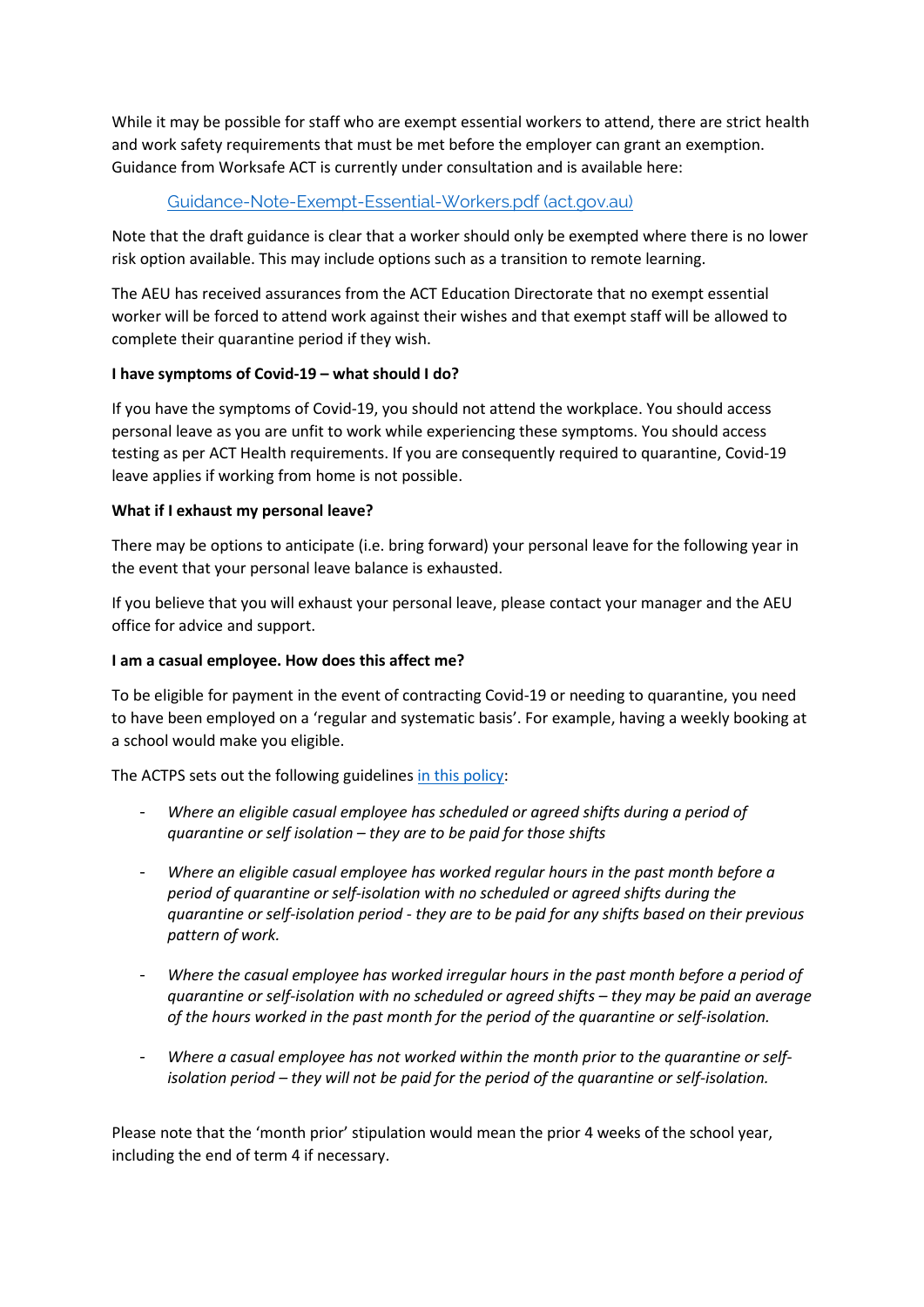Additionally, the AEU has secured short term contracts for many casuals for term 1, making them eligible for leave provisions like other workers.

## **Are there plans for what will happen if there are increased staff absences at my school?**

Yes. The AEU has consulted on scenario planning for what happens if staff absences limit a school's capacity to deliver on-site learning. Your principal will be the first contact for you if this happens. Decision-making will be the responsibility of principals or the Directorate, depending on the severity of the situation. The AEU will continue to advise members and advocate on members' behalf through these processes.

There is a high-level matrix that has been developed with indicators for when schools should move between different levels.

# **My school has had to split and combine classes due to absences and I've been asked to take a couple of extra students in my class for the day. Is this a breach of the Class Sizes Policy?**

The class sizes policy is intended for business-as-usual operation and members should expect that, wherever practicable, the policy will be followed.

However, where circumstances beyond the school's control mean that classes must be split or combined, it may be reasonable to take a couple of additional students where it is safe to do so. Whether this is safe will depend on factors such as the number of additional students, the size of the room, existing Covid-safe requirements, high-risk or specialist nature of a class or any OVRA, ILP or PBSP requirements.

While members may agree to take on additional students, steps should be taken to reduce any associated additional workload. This may include measures such as distributing the additional students evenly across a number of classes and clarifying that there is no expectation that staff will run an additional, concurrent program to accommodate the "split" students. In most cases, their role should be limited to supervision of the additional students.

Where class sizes will become very large because of the absences, schools should consider whether it is appropriate to move to level 2 or 3 measures within the staff absence planning matrix, including moving to a model of supervised learning in preparation for a potential school closure.

# **The Covid measures are creating an unreasonable workload for me and my colleagues. What can we do?**

In 2021, particularly in term 4, school staff reported excessive workloads at all levels. We have made clear to government that it is our expectation that expectations on schools will be adjusted to ensure that the workload is manageable.

At this stage, this includes a temporary moratorium on new programs. We are also in discussions with the Directorate about how to mitigate the workload associated with tasks including risk assessments, ILPs, PBSP, OVRAs, reporting and assessment and other school functions.

If your workload is unmanageable, you should raise this concern with your manager. If the issue cannot be resolved, you should contact the AEU office for further advice.

### **Can I be required to provide online teaching while I am also responsible for face-to-face teaching?**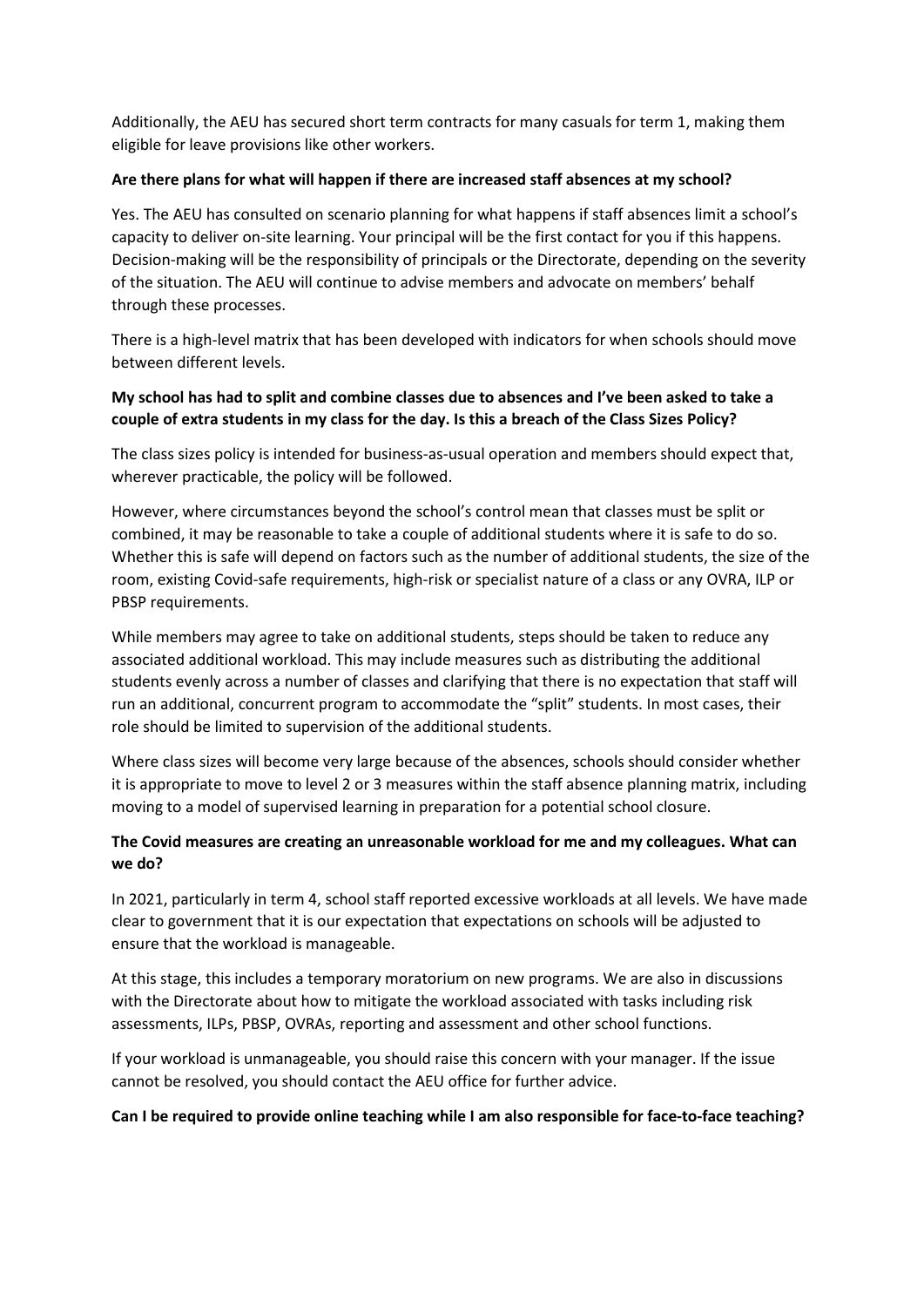No. In response to the AEU raising ongoing member concerns, the Education Directorate has made it clear that teachers are not required or expected to be engage in simultaneously teaching face-toface and online.

## **What are schools doing to ensure adequate ventilation?**

All schools have an Indoor Air Quality Plan and continue to review and update ventilation assessments. Outdoor learning will be encouraged wherever possible. School HVAC (heating, ventilation and air conditioning) systems will be adjusted to increase the fresh air being supplied to classrooms. Classrooms that are not connected to these systems have external natural ventilation so that fresh air source can be readily controlled. Previously fixed closed windows are being re-opened after re-assessing the safety reason for their closure.

The AEU is advised that Infrastructure and Capital Works staff are conducting a complete assessment of every Education Directorate workplace to ensure that all spaces are adequately ventilated. Where this is not possible, alternative control measures (such as limiting use of those spaces) should be expected. Members should raise concerns with their manager or their Health and Safety Representative in the first instance.

# **Why not just use air purifiers (HEPA filters)?**

Sometimes the simplest safety measures are the best. Outside air ventilation is the most effective control measure (for example, through mechanical ventilation systems or opening windows). Air purifiers are a secondary safety measure. They do not replace natural and mechanical ventilation methods but may complement them. There is insufficient evidence at present to show that air purifiers are effective at reducing or preventing Covid-19 transmission.

The ACT Government has announced \$5.7million in funding towards measures to improve Covid safety in schools, including improvements to ventilation systems and building works.

# **What will happen if it is very hot/cold/there is bushfire smoke and we can't leave the windows open?**

Schools will need to develop plans for managing circumstances where the usual measures for ventilation are disrupted. These will vary site-by-site and may depend on factors such as the availability of appropriate mechanical ventilation. Schools should already have plans for managing extreme temperatures in accordance with Directorate policy.

Members should raise concerns with their manager or via their Health and Safety Representative in the first instance.

### **I have questions about my school's Covid plans – who should I direct them to?**

Members should raise questions with their manager or via their Health and Safety Representative in the first instance. Members can also consult the information, including FAQs, provided by the Directorate on its internal and external websites.

### **Will there be access to Personal Protective Equipment and sanitising equipment at my site?**

Yes. Each site will be required to complete a checklist to ensure there is adequate PPE and cleaning supplies available. The checklist includes hand sanitiser, hand wash and paper towels, masks, gloves, and disinfectant wipes.